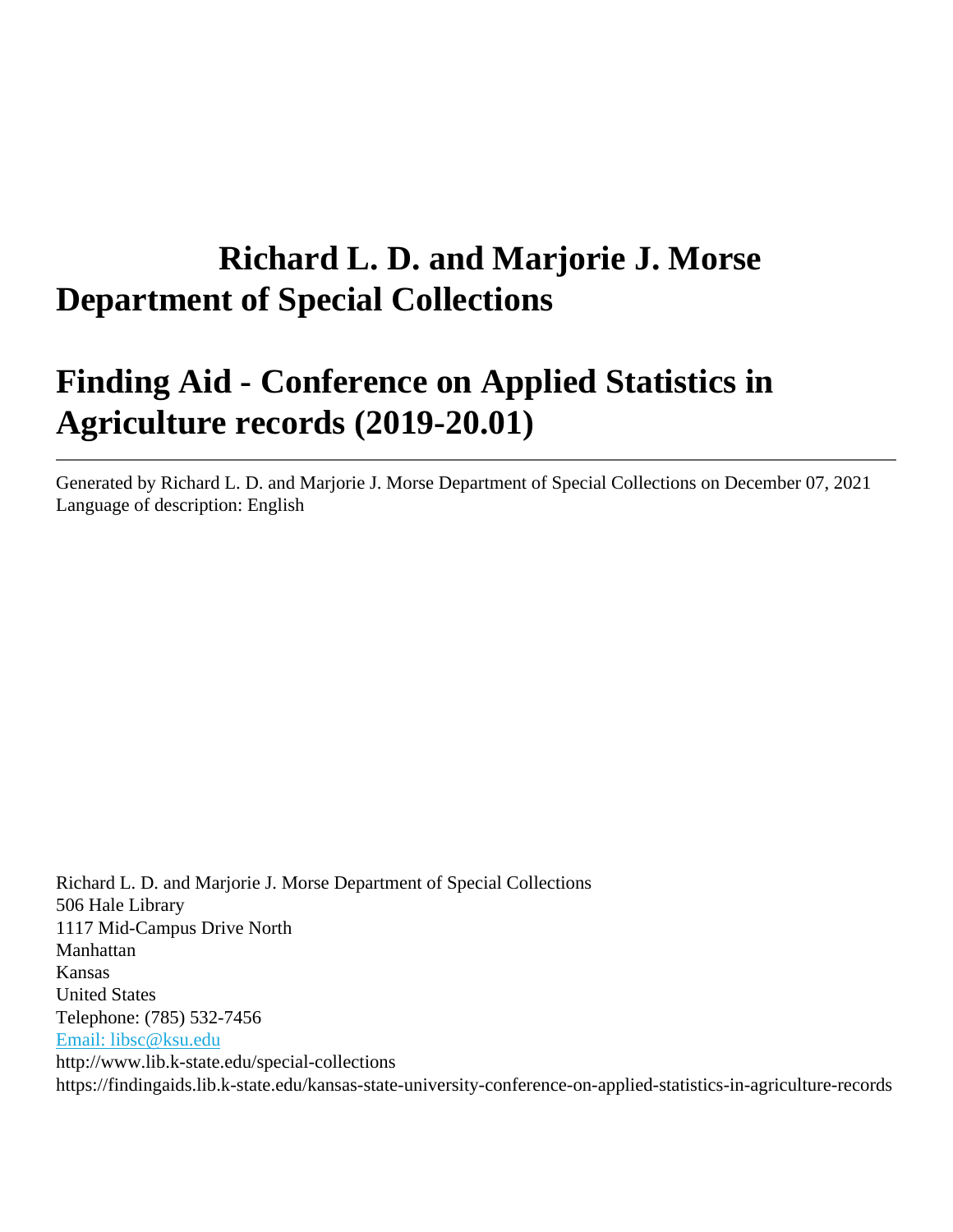# **Table of contents**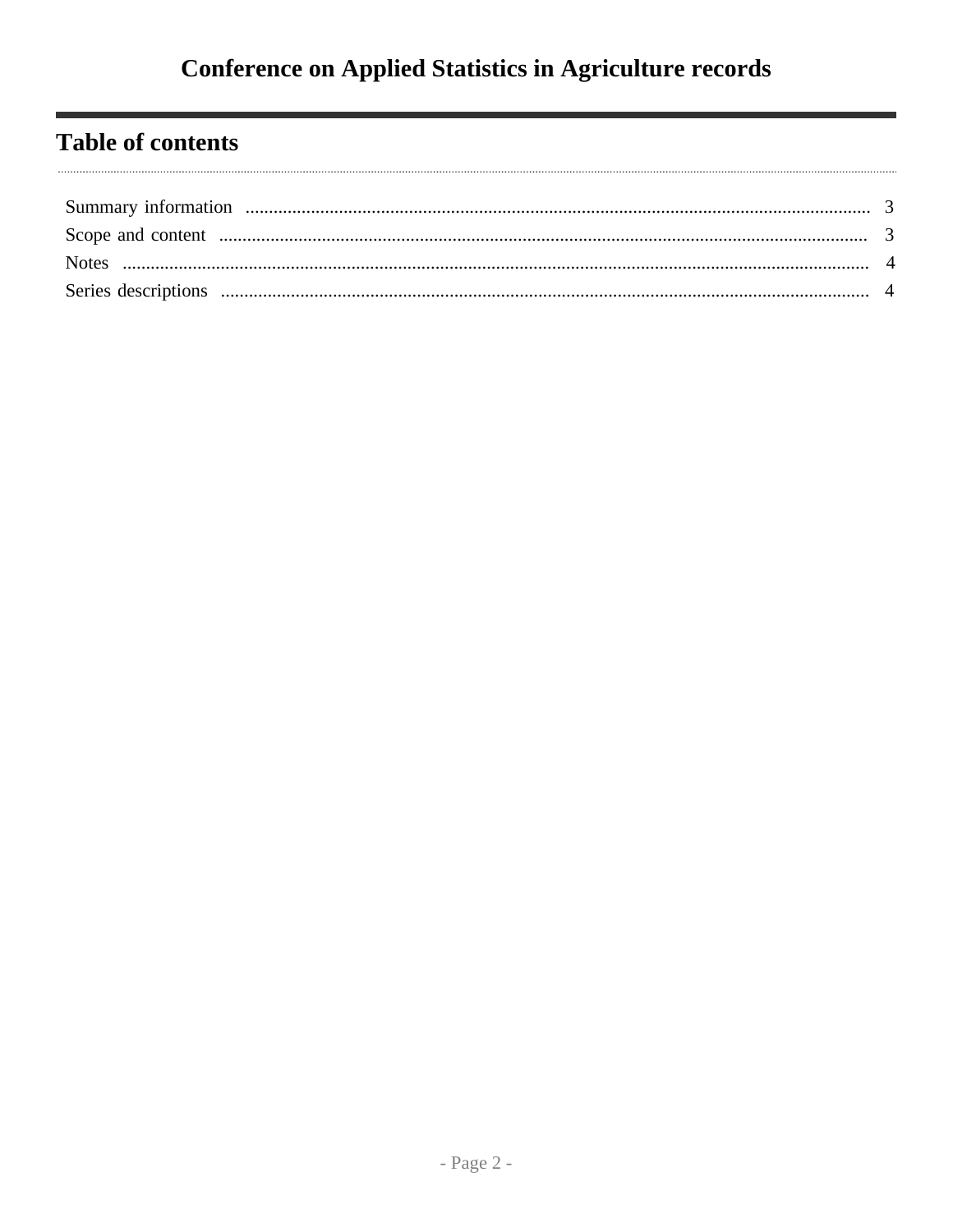## <span id="page-2-0"></span>**Summary information**

| <b>Repository:</b>                                                                                                                                                      | Richard L. D. and Marjorie J. Morse Department of Special Collections |  |  |  |  |
|-------------------------------------------------------------------------------------------------------------------------------------------------------------------------|-----------------------------------------------------------------------|--|--|--|--|
| <b>Title:</b>                                                                                                                                                           | Conference on Applied Statistics in Agriculture records               |  |  |  |  |
| <b>Reference code:</b><br>2019-20.01                                                                                                                                    |                                                                       |  |  |  |  |
| Date:                                                                                                                                                                   | 1989-2019 (date of creation)                                          |  |  |  |  |
| <b>Physical description:</b>                                                                                                                                            | 1.8 Cubic Feet                                                        |  |  |  |  |
| <b>Physical location:</b><br>Annex                                                                                                                                      |                                                                       |  |  |  |  |
| <b>Physical location:</b><br>Annex                                                                                                                                      |                                                                       |  |  |  |  |
| Language:                                                                                                                                                               | English                                                               |  |  |  |  |
| Dates of creation,<br>revision and deletion:                                                                                                                            |                                                                       |  |  |  |  |
| <b>Note</b><br>https://newprairiepress.org/agstatconference/<br>[sourcesDescription]:<br>https://conferences.k-state.edu/applied-stats/general-information/<br>history/ |                                                                       |  |  |  |  |

#### **Custodial history**

The records were created by the Department of Statistics. And were transferred to the university archives in 2020 January by Jo Blackburn on behalf of the Department of Statistics.

## <span id="page-2-1"></span>**Scope and content**

The Kansas State University Conference on Applied Statistics in Agriculture provided a forum for discussion of statistical issues motivated by agricultural problems. The conference brought together statisticians from academia, industry and government to discuss ideas and advancements in the application of statistics to solving agricultural research problems. The records pertain to the Kansas State University Conference on Applied Statistics in Agriculture. These records include conference proceedings, programs, correspondence, session presentations, call for papers, registration, and financial information. The conference began in 1989 and ran through 2018, it is unlikely the conference will resume.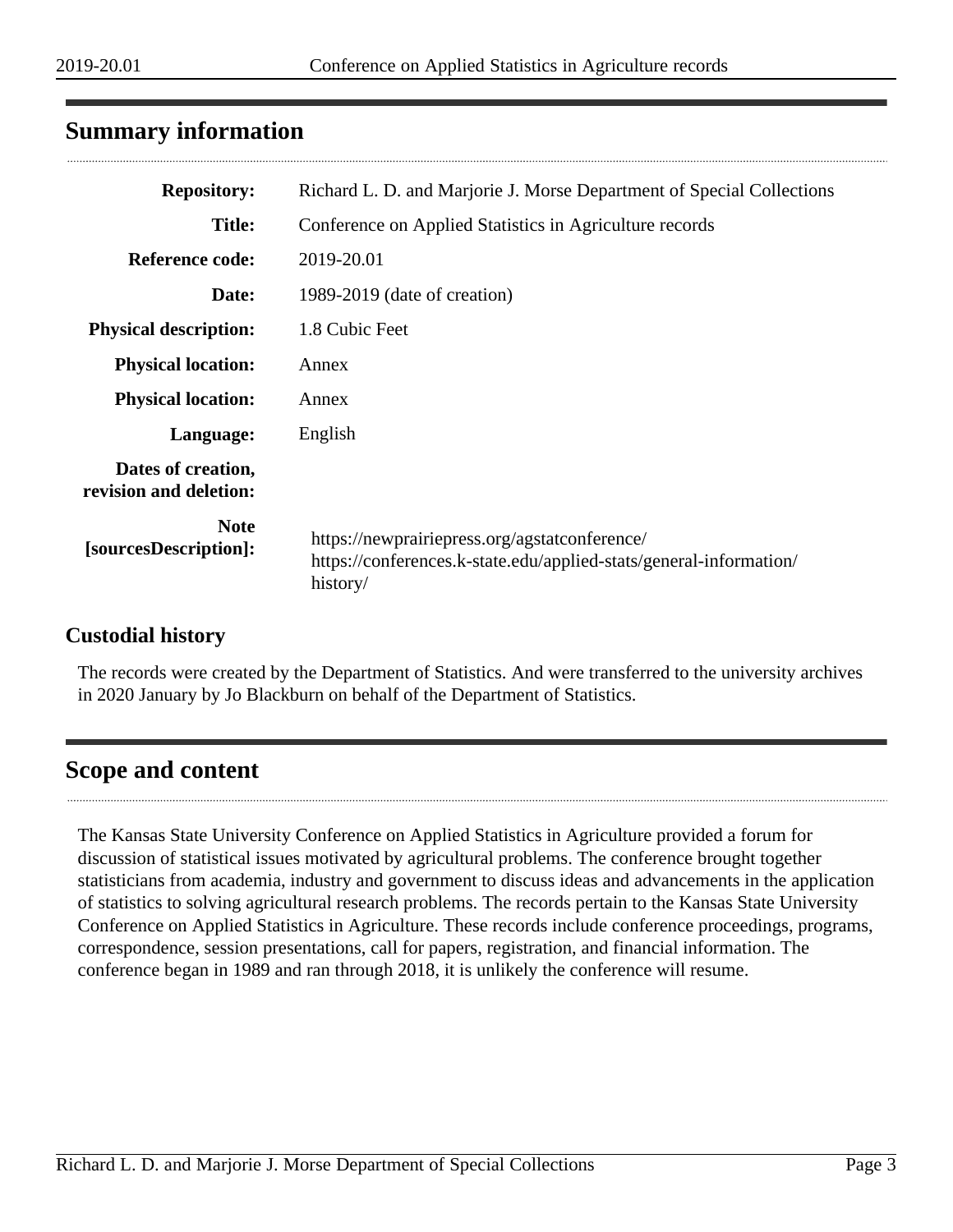## <span id="page-3-0"></span>**Notes**

### **Title notes**

#### **Arrangement**

These records are arrange in chronological order from oldest to newest.

### **Alternative form available**

All conference proceedings are available digitally via https://newprairiepress.org/agstatconference/ The conference website is available at https://conferences.k-state.edu/applied-stats/

#### **Restrictions on access**

All materials are open for research.

#### **Conditions governing use**

The researcher assumes full responsibility for observing all copyright, property, and libel laws as they apply.

#### **Other notes**

• **Publication status**: Published

# <span id="page-3-1"></span>**Series descriptions**

| Reference code                          | Title | Dates | Physical description |  |  |  |
|-----------------------------------------|-------|-------|----------------------|--|--|--|
| <b>Administrative Files</b>             |       |       |                      |  |  |  |
| Date: 1990-2019 (date of creation)      |       |       |                      |  |  |  |
| <b>Publication status:</b><br>Published |       |       |                      |  |  |  |
| <b>Audiovisual Materials</b>            |       |       |                      |  |  |  |
| Date: 1989-2014 (date of creation)      |       |       |                      |  |  |  |
| Publication status:                     |       |       |                      |  |  |  |